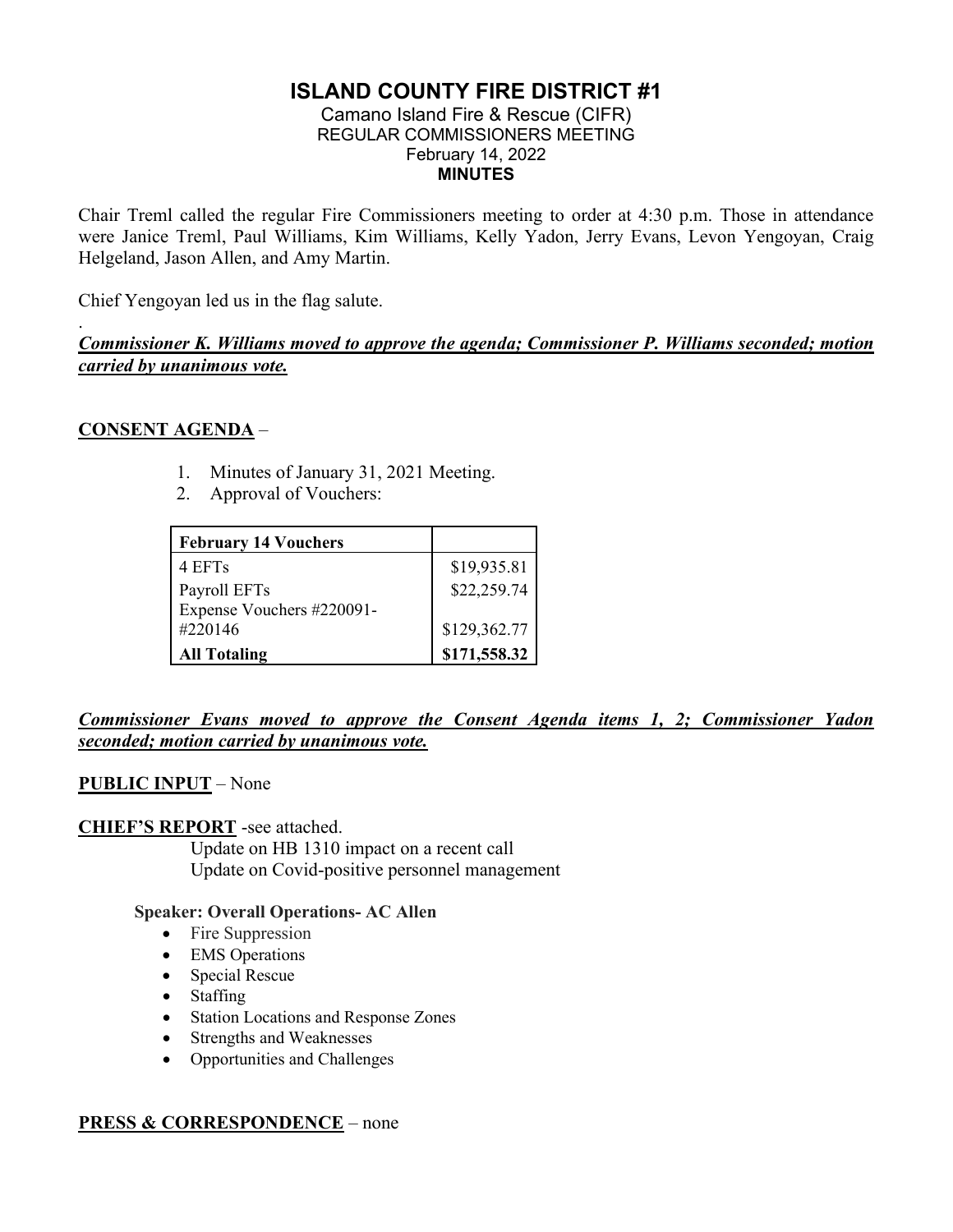2 Camano Island Fire & Rescue Board of Fire Commissioners **Minutes** February 14, 2022

# **COMMITTEE REPORTS** –

• ICOM **–** Engaging Search Firm for new Director to hopefully have someone on staff by May. Tony will remain as interim director until then. Staff has turned over critically. 60-70 percent of staff is new. Training and education is a primary focus.

• Safety/Risk Management – Committee will meet March 10.

• Finance –Discussion surrounding revenue. Budget report decided to be shown every quarter. Will show budget quarterly to Board. Budget meeting scheduled for this Wednesday.

• SNO-ISLE –Concerns over security at stations There is theft of equipment occurring in other departments. Banquet is now March 26<sup>th</sup>. Update on officials. Virtual meeting 1<sup>st</sup> Thursday of March.

- Other:
	- o North County EMS & Trauma Care Council- The Tulip Petal is a big fundraiser and looking for volunteers. Tulalip ALS status update. Upcoming emergency preparedness and response mapping exercises.

# **UNFINISHED BUSINESS** –

A. **Commissioner Goals**-reviewed and revised.

# Discussion points included:

- Special meeting to be held on February  $28<sup>th</sup>$  at  $3:00$  p.m. for Commissioners' Orientation.
- Chair Treml Recommended a working meeting to define risk management—insurance provider may have a good program on that. Questions regarding auditing our medial billing agency. Would like to ensure we have a comprehensive process in place to mitigate risk.
- Chief Evaluation is in process. June and December goals should be established.
- Communications Committee meets regularly to evaluate strategies.
- ICOM sales tax revenue has been postponed. Discussion surrounding regionalizing of dispatch.
	- B. **Policy 108: Delegation of Authority**—The January 31 Attorney presentation highlighted delegation of authority. Attorney reviewed current Policy and didn't see need of edits. Board reviewed this month will act on it next month. Will bring back to February 28 meeting.
	- C. **Commissioner Calendar Review**—Update strategic planning, risk management, and orientation plan. Interim next step dates column to be added.

# **NEW BUSINESS**

A. **Communications Contract**—Budget increase to \$30K. Covid-19 response was added. Communication discussion surrounding Levy —EMS levy renewal approved last year. Fire levy in 2024 to collect in 2025. Strategic planning will then guide us in whether to go out earlier for a Levy.

### *Commissioner P. Williams moved to approve the Professional Services Media Specialist Contract; Commissioner Evans seconded; motion carried by unanimous vote.*